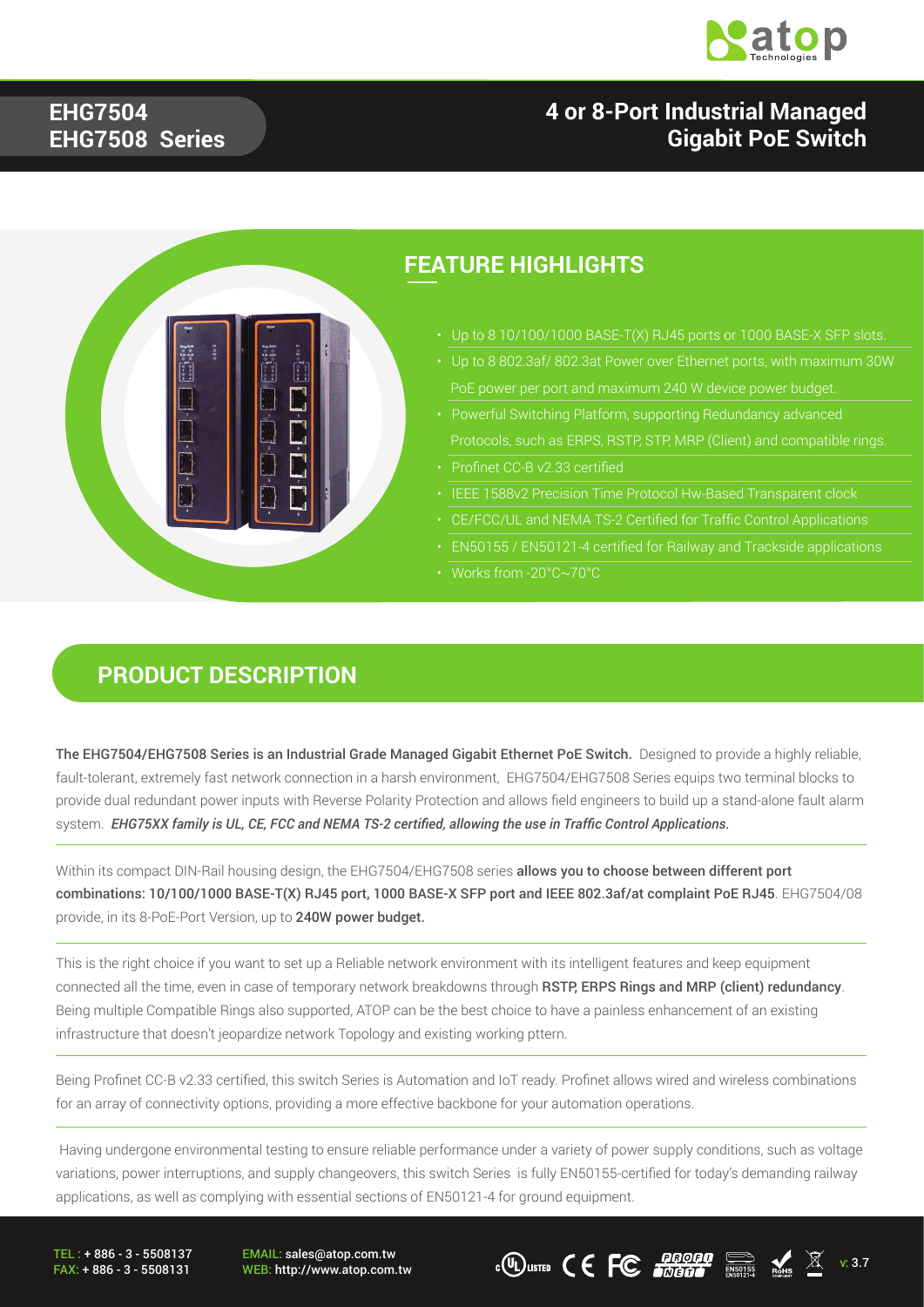

### **SPECIFICATIONS**

| <b>Technical Specifications</b>                                                                                                                                                                          |                                                                                                                                                                                                                                                                                                                                                                                                                                                                                                                             |                                                                                                      |  |
|----------------------------------------------------------------------------------------------------------------------------------------------------------------------------------------------------------|-----------------------------------------------------------------------------------------------------------------------------------------------------------------------------------------------------------------------------------------------------------------------------------------------------------------------------------------------------------------------------------------------------------------------------------------------------------------------------------------------------------------------------|------------------------------------------------------------------------------------------------------|--|
| Model Name                                                                                                                                                                                               | EHG7504 / EHG7508                                                                                                                                                                                                                                                                                                                                                                                                                                                                                                           |                                                                                                      |  |
| <b>Switch Properties</b>                                                                                                                                                                                 |                                                                                                                                                                                                                                                                                                                                                                                                                                                                                                                             |                                                                                                      |  |
| <b>Priority Queues</b><br><b>VLAN Table</b><br>MAC-Based VLAN<br>VLAN ID Range<br>Trunk Group<br><b>Static IGMP Groups</b><br>Dynamic IGMP Groups<br>MAC Table Size<br>Packet Buffer Size<br>Jumbo Frame | 8<br>4096<br>512<br>VID 1 to 4094<br>4<br>128<br>256<br>16K<br>1.5 MB<br>9216 Byte                                                                                                                                                                                                                                                                                                                                                                                                                                          |                                                                                                      |  |
| <b>Ethernet</b>                                                                                                                                                                                          |                                                                                                                                                                                                                                                                                                                                                                                                                                                                                                                             |                                                                                                      |  |
| Standards                                                                                                                                                                                                | IEEE 802.3af / 802.3at for Power-over-Ethernet<br>IEEE 802.3/802.3u for 10BASE-T/100BASE-T(X)<br>IEEE 802.3ab for 1000BASE-T<br>IEEE 802.3z for 1000BASE-X<br>IEEE 802.3x for Flow Control<br>IEEE 802.1d-2004 for Spanning Tree Protocol<br>IEEE 802.1w for Rapid Spanning Tree Protocol<br>IEEE 802.1s for Multiple Spanning Tree Protocol<br>IEEE 802.1g/p for VLAN Tagging and Class of Service<br>IEEE 8021x for Authentication<br>IEEE 802.3ad for Port Trunk with LACP<br>IEEE 802.3az for Energy Efficient Ethernet |                                                                                                      |  |
| Protocols                                                                                                                                                                                                | IPv4, IPv6, IGMPv1/v2/v3, IGMP Snooping, GARP, GMRP, GVRP, SNMPv1/v2c/<br>v3, SNMP Inform, ICMP, Telnet, SSH, DHCP Relay/Client/IP-port-mapping,<br>DHCP Option 66/67/82, BootP, RARP, TFTP, SMTP, SMTP (Gmail), RMON,<br>HTTP, HTTPS, Syslog, MRP (Client), LLDP, 802.1x, EAP, RADIUS, TACACS+, Mirror<br>port, QoS, ACL, ITU-T G.8032 ERPS Ring, STP, RSTP, MSTP, Compatible Ring/<br>Chain, U-Ring                                                                                                                       |                                                                                                      |  |
|                                                                                                                                                                                                          | Network Synchronization                                                                                                                                                                                                                                                                                                                                                                                                                                                                                                     | NTP Server/Client, SNTP                                                                              |  |
| Time Synchronization                                                                                                                                                                                     | <b>Precision Network</b><br>Synchronization                                                                                                                                                                                                                                                                                                                                                                                                                                                                                 | IEEE1588v1 OC/BC (Software)<br>IEEE1588v2 TC (Hardware) - ns accuracy<br>IEEE1588v2 OC/BC (Software) |  |
| <b>Automation Profiles</b>                                                                                                                                                                               | Profinet v2.33 CC-B certified<br>Modbus/TCP device status registers provided                                                                                                                                                                                                                                                                                                                                                                                                                                                |                                                                                                      |  |
| <b>SNMP MIB</b>                                                                                                                                                                                          | MIB II, IF-MIB, SNMPv2 MIB, BRIDGE-MIB, RMON MIB Group 1,2,3,9, RFC<br>RFC 1157, RFC 1213, RFC 1215, RFC 1493, RFC 1643, RFC 1757, RFC 2011,<br>RFC 2012, RFC 2013, RFC 2233, RFC 2571, RFC 2742, RFC 2819, RFC 2863,<br>RFC 3411, RFC 3412, RFC 3413, RFC 3414, RFC 3415,                                                                                                                                                                                                                                                  |                                                                                                      |  |
| <b>Power</b>                                                                                                                                                                                             |                                                                                                                                                                                                                                                                                                                                                                                                                                                                                                                             |                                                                                                      |  |
| Input Voltage                                                                                                                                                                                            | 9-57 VDC for Non-PoE models<br>45-57 VDC for 802.3af mode<br>51-57 VDC for 802.3at mode                                                                                                                                                                                                                                                                                                                                                                                                                                     |                                                                                                      |  |
| Input Current (System)                                                                                                                                                                                   | Max. 1.4A @ 9VDC (without PoE)<br>Max. 2.9A @ 45VDC (Support up to 8 ports at 15.4W per PoE port)<br>Max. 5.0A @ 51VDC (Support up to 8 ports at 30W per PoE port)                                                                                                                                                                                                                                                                                                                                                          |                                                                                                      |  |

TEL : + 886 - 3 - 5508137 FAX: + 886 - 3 - 5508131

EMAIL: sales@atop.com.tw<br>WEB: http://www.atop.com.tw

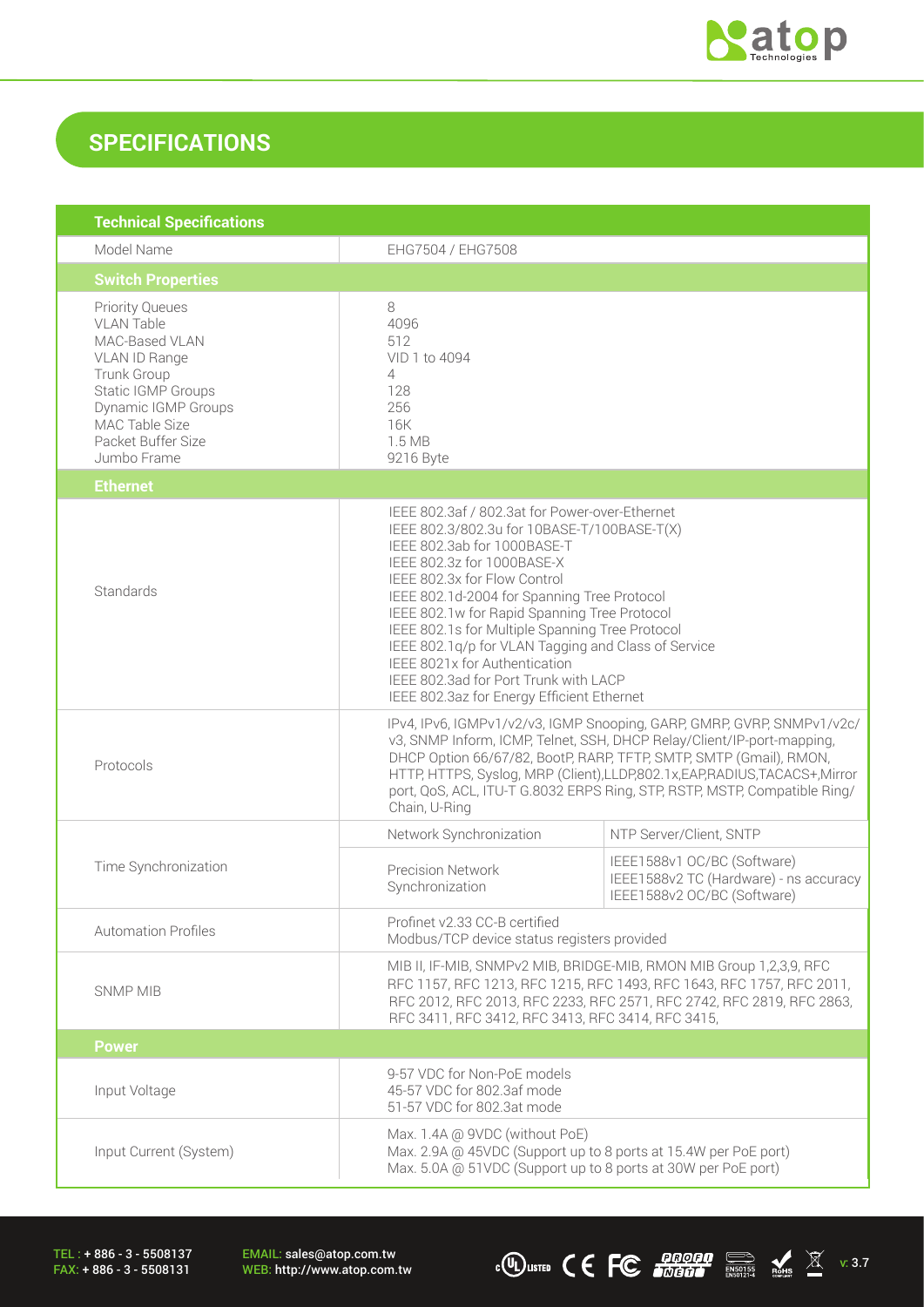

| Power Consumption (System)                                                                                            | Max 12.6 W @9 VDC (without PoE)<br>Max 130.5 W @45VDC (802.3af, with 15.4W PoE per port for 8 ports)<br>Max 255 W @51VDC (802.3at, with 30W PoE per port for 8 ports)                                                                                                                                                   |
|-----------------------------------------------------------------------------------------------------------------------|-------------------------------------------------------------------------------------------------------------------------------------------------------------------------------------------------------------------------------------------------------------------------------------------------------------------------|
| Connector<br><b>Reverse Polarity Protection</b>                                                                       | 5-Pin 5.08mm Lockable Terminal Block<br>Yes                                                                                                                                                                                                                                                                             |
| <b>Interfaces</b>                                                                                                     |                                                                                                                                                                                                                                                                                                                         |
| RJ45 Ports<br>Fiber Optics Ports<br><b>LED</b> Indicators<br>Console<br>Relay Output<br>DIP Switches<br><b>Button</b> | Up to 8 10/100/1000BASE-T(X) auto negotiation speed<br>Up to 4 1000BASE-X SFP slot<br>PWR1, PWR2, Alarm, Run, Ring, Ring Master, RJ-45 Link/Speed, SFP Link, PoE<br>RS232 (RJ45 connector)<br>2 relay outputs with current carrying capacity of 1A @ 24 VDC<br>Ring Control and Profinet Setting<br><b>Reset Button</b> |
| <b>Physical Characteristics</b>                                                                                       |                                                                                                                                                                                                                                                                                                                         |
| Housing<br>Dimension ( $W \times H \times D$ )<br>Weight<br>Installation                                              | IP30 aluminum housing<br>54 x 113 x 145 mm<br>800g<br>DIN-Rail, Wall mount (optional kit)                                                                                                                                                                                                                               |
| <b>Environmental Limits</b>                                                                                           |                                                                                                                                                                                                                                                                                                                         |
| <b>Operating Temperature</b><br>Storage Temperature<br><b>Ambient Relative Humidity</b>                               | $-20^{\circ}$ C $\sim$ 70°C (-4°F $\sim$ 158°F)<br>$-40^{\circ}$ C $\sim$ 85°C (-40°F $\sim$ 185°F)<br>5%~95%, 55°C (Non-condensing)                                                                                                                                                                                    |

### **DIMENSIONS & LAYOUT**



 $\overline{\text{C}}$  (U) LISTED  $\overline{\text{C}}$   $\overline{\text{C}}$   $\overline{\text{C}}$   $\overline{\text{C}}$   $\overline{\text{C}}$   $\overline{\text{C}}$   $\overline{\text{C}}$   $\overline{\text{C}}$   $\overline{\text{C}}$   $\overline{\text{C}}$   $\overline{\text{C}}$   $\overline{\text{C}}$   $\overline{\text{C}}$   $\overline{\text{C}}$   $\overline{\text{C}}$   $\overline{\text{C}}$   $\overline{\text{C}}$   $\overline{\text{C}}$ 

TEL : + 886 - 3 - 5508137 FAX: + 886 - 3 - 5508131

EMAIL: sales@atop.com.tw<br>WEB: http://www.atop.com.tw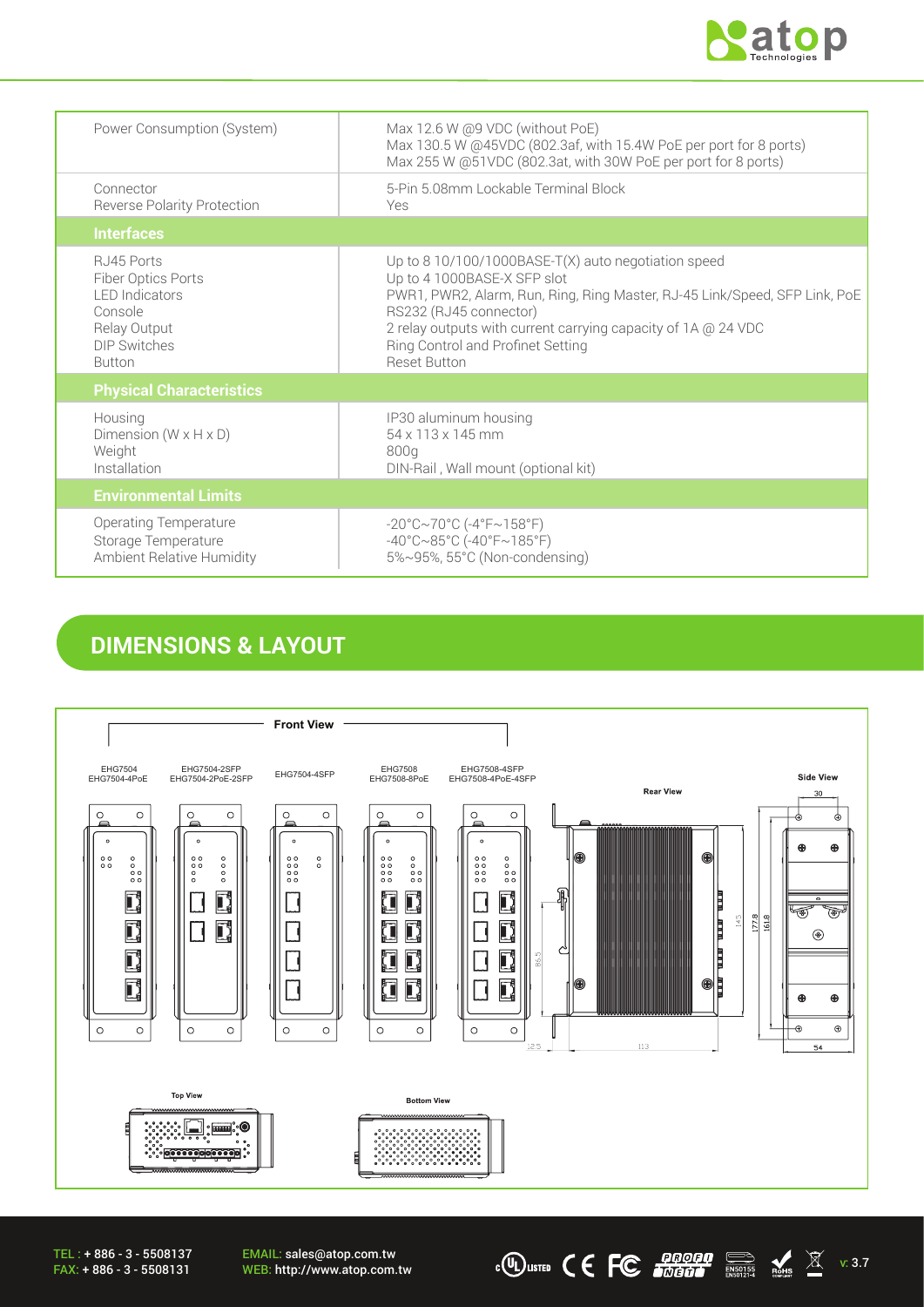

# **REGULATORY APPROVALS**

| <b>Regulatory Approvals</b> |                                                                                                                |                                                      |                                                                  |                |
|-----------------------------|----------------------------------------------------------------------------------------------------------------|------------------------------------------------------|------------------------------------------------------------------|----------------|
| Safety                      | UL 60950-1 2nd Ed. / CSA C22.2 No.60950-1-07 2nd Ed. / EN 60950-1 / CB                                         |                                                      |                                                                  |                |
| <b>EMC</b>                  | FCC Part 15, Subpart B, Class A<br>EN 55032, EN 55024, EN 61000-3-2, EN 61000-3-3, EN 61000-6-2, EN 61000-6-4, |                                                      |                                                                  |                |
| <b>Traffic Control</b>      | NEMA TS-2                                                                                                      |                                                      |                                                                  |                |
| Rail Traffic                | EN50155 / EN50121-4                                                                                            |                                                      |                                                                  |                |
| <b>Test</b>                 | <b>Value</b><br><b>Level</b><br>Item                                                                           |                                                      |                                                                  |                |
| IEC 61000-4-2               | <b>ESD</b>                                                                                                     | Contact Discharge<br>Air Discharge                   | ±6KV<br>±8KV                                                     | 3<br>3         |
| IEC 61000-4-3               | <b>RS</b>                                                                                                      | 80-1000MHz<br>1.4-2.0GHz<br>2.0-2.7GHz               | 10(V/m)<br>3(V/m)<br>10(V/m)                                     | 3<br>3<br>3    |
| IEC 61000-4-4               | <b>EFT</b>                                                                                                     | <b>AC Power Port</b><br>DC Power Port<br>Signal Port | ±2.0kV<br>±2.0kV<br>±1.0kV                                       | 3<br>3<br>3    |
| IEC 61000-4-5               | Surge                                                                                                          | DC Power Port<br>DC Power Port<br>Signal Port        | Line-to Line±1.0kV<br>Line-to Earth±2.0kV<br>Line-to Earth±2.0kV | 3<br>3<br>3    |
| IEC 61000-4-6               | CS                                                                                                             | 0.15-80MHz                                           | 10V rms                                                          | 3              |
| IEC 61000-4-8               | PFMF                                                                                                           | Enclosure                                            | 30 V/m                                                           | $\overline{4}$ |
| IEC 61000-4-11              | <b>DIP</b>                                                                                                     | <b>AC Power Port</b>                                 |                                                                  | A              |
| Shock<br>Drop<br>Vibration  | MIL-STD-810G Method 516.5<br>MIL-STD-810F Method 516.5<br>MIL-STD-810F Method 514.5 C-1 & C-2                  |                                                      |                                                                  |                |
| <b>Traffic Control</b>      | NEMA TS-2                                                                                                      |                                                      |                                                                  |                |
| High Altitude               | Certified for 4000m altitude according to IEC 60068-2-13                                                       |                                                      |                                                                  |                |
| RoHS II                     | Yes                                                                                                            |                                                      |                                                                  |                |
| <b>MTBF</b>                 | 20 Years                                                                                                       |                                                      |                                                                  |                |